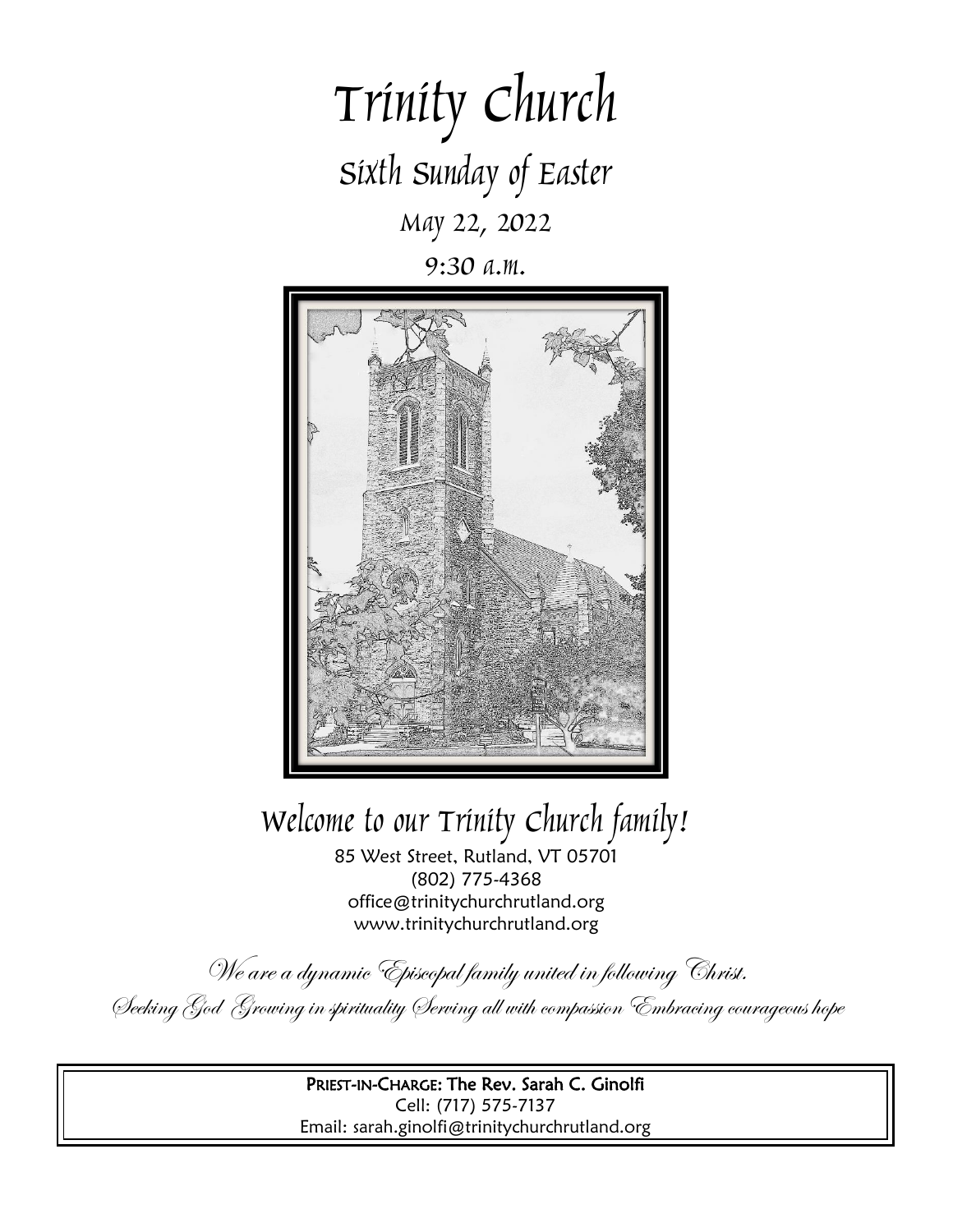### Announcements

Many thanks to Rev. Richard Bower for leading our worship today!

Precautions Required for In-Person Worship-Masks are now optional for those fully vaccinated/boosted. We'll begin serving communion along the railing, still consuming the elements together in pews once all are served. more about how to host, please speak with Linda Fay or Melissa Slenker who are veterans from the past.

WOT Meeting—The Women of Trinity will meet *today* in the library following our worship.

Lectio Divina—The Daughters of the King invite you to join them for the May Lectio Divina at 10:30am on Thursday, May 26 (which happens to be Ascension Day!) via Zoom. You can find the link on the church calendar in the Events tab of our website.

#### Outreach and Evangelism—Upcoming Events:

- June 4th Bark for Life at the VT State Fairgrounds, beginning at 11:00am
- June 25th Relay for Life at the VT State Fairgrounds

Bark for Life: June 4th 11am-1pm at the Vermont State Fairgrounds—During the month of May, we're running a drive to support Bark for Life (part of Relay-for-Life). The theme for this year's event is "Healthy Moving and Eating." We'll help collect the following items for basket raffles: dog bones, dog toys, and coffee mugs (for humans!). Mother Sarah will attend to bless the animals on the day of the event. See Lisa Frankel to learn more!

Bishop's Visit Rescheduled—The Bishop's visit is rescheduled to June 26 with the service beginning at 11:00am. As before, we'll plan to share a potluck luncheon following our worship together.

Altar Flower Memorials—There are a number of Sundays available to donate fresh flowers for the altar. If you'd like to donate toward the flowers in honor of a special event or in memory of a loved one, please contact the church office. Altar flowers cost \$50.<sup>00</sup> per Sunday.

Memorial Day Office Closures—On Monday, May 30, the offices will be closed for the holiday. Wendy will not be in the office on Friday, but will be in on Thursday the 26<sup>th</sup>.

\*\*\*\*\*\*\*\*\*\*\*\*\*

Our Staff: Priest-in-Charge, the Rev. Sarah Ginolfi; treasurer, Linda Fay; Parish Administrator, Wendy Grace; Music Director, John Riddle

Our Vestry: Senior Warden, Fern Fryer; Junior Warden, Jay Slenker; Members: Melissa Alarie; Lisa F. Boerner; Elizabeth Bushey; Kathy Hall; Rich Jones; David Thurmer; Holly Webb

Today's Liturgical Assistants: Altar Guild— Helen Thomas, Winnie Grace, Mary Ruth, Linda Barcomb; Chalice Assistant— Jay Slenker; Old Testament Reader— Wendy Grace; Epistle Reader— Melissa Alarie; Intercessor— Larry Jensen; Ushers-Rich Carlson, Larry Patrick; Live Stream Tech-Nanci Gordon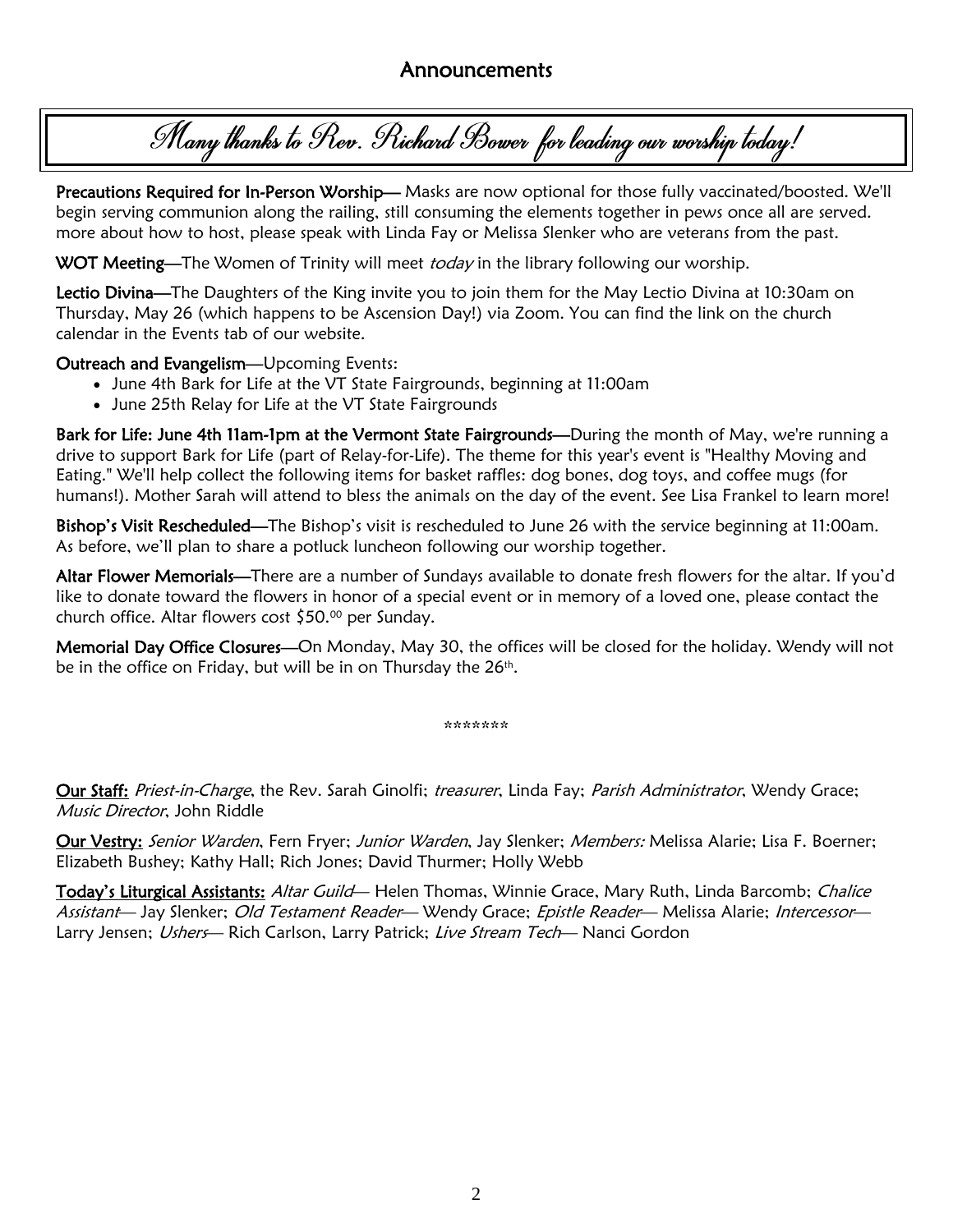## 9:30 a.m. Sixth Sunday of Easter – Holy Eucharist

### The Invitatory

Prelude **Prelude on "Rhosymedre"** Ralph Vaughan Williams

Processional Hymn #665 **All my hope on God is founded** 

#### Opening Acclamation

Celebrant: Alleluia! Christ is risen.

People: The Lord is risen indeed. Alleluia!

Celebrant: Almighty God, to you all hearts are open, all desires known, and from you no secrets are hid: Cleanse the thoughts of our hearts by the inspiration of your Holy Spirit, that we may perfectly love you, and worthily magnify your holy Name; through Christ our Lord. *Amen*.

Gloria in Excelsis 5277 (service music is found in the front section of the hymnal)

#### The Collect of the Day

Officiant: The Lord be with you.

People: And also with you.

Officiant: Let us pray.

O God, you have prepared for those who love you such good things as surpass our understanding: Pour into our hearts such love towards you, that we, loving you in all things and above all things, may obtain your promises, which exceed all that we can desire; through Jesus Christ our Lord, who lives and reigns with you and the Holy Spirit, one God, for ever and ever. Amen.

# The Word of the Lord

Lessons of the Day

First Lesson: Acts 16:9-15

Reader: A reading from the Acts of the Apostles.

During the night Paul had a vision: there stood a man of Macedonia pleading with him and saying, "Come over to Macedonia and help us." When he had seen the vision, we immediately tried to cross over to Macedonia, being convinced that God had called us to proclaim the good news to them. We set sail from Troas and took a straight course to Samothrace, the following day to Neapolis, and from there to Philippi, which is a leading city of the district of Macedonia and a Roman colony. We remained in this city for some days. On the sabbath day we went outside the gate by the river, where we supposed there was a place of prayer; and we sat down and spoke to the women who had gathered there. A certain woman named Lydia, a worshiper of God, was listening to us; she was from the city of Thyatira and a dealer in purple cloth. The Lord opened her heart to listen eagerly to what was said by Paul. When she and her household were baptized, she urged us, saying, "If you have judged me to be faithful to the Lord, come and stay at my home." And she prevailed upon us.

The Word of the Lord.

People: Thanks be to God.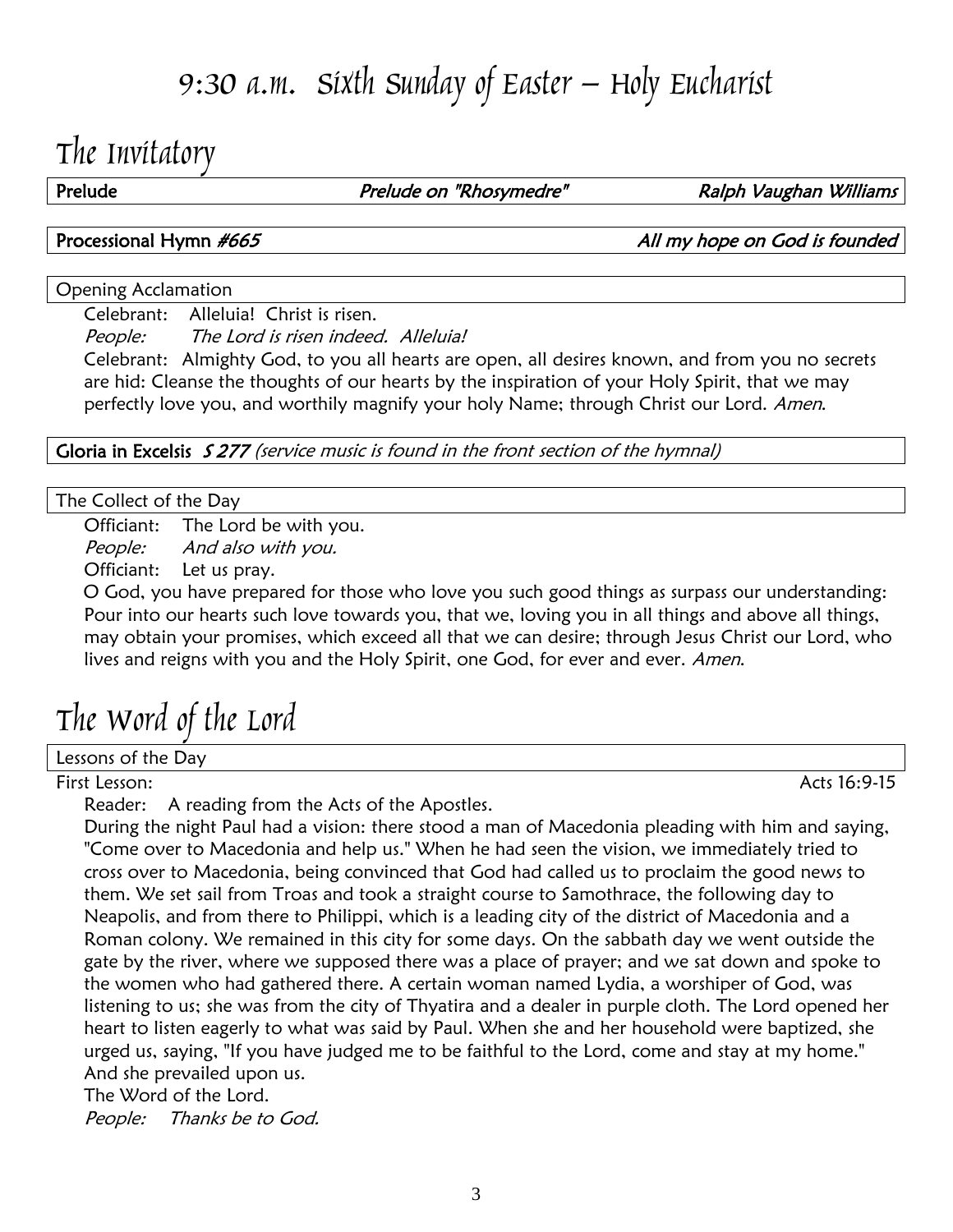Officiant: Please join me in reciting Psalm 67. The congregation will respond on the italicized verses.

1 May God be merciful to us and bless us, \*

show us the light of his countenance and come to us.

2 Let your ways be known upon earth, \* your saving health among all nations.

3 Let the peoples praise you, O God; \* let all the peoples praise you.

4 Let the nations be glad and sing for joy, \* for you judge the peoples with equity and guide all the nations upon earth.

5 Let the peoples praise you, O God; \* let all the peoples praise you.

6 The earth has brought forth her increase; \* may God, our own God, give us his blessing.

7 May God give us his blessing, \*

and may all the ends of the earth stand in awe of him.

Second Reading **Second Reading**  $\alpha$  22-22:5

Reader: A reading from the book of Revelation.

In the spirit the angel carried me away to a great, high mountain and showed me the holy city Jerusalem coming down out of heaven from God. I saw no temple in the city, for its temple is the Lord God the Almighty and the Lamb. And the city has no need of sun or moon to shine on it, for the glory of God is its light, and its lamp is the Lamb. The nations will walk by its light, and the kings of the earth will bring their glory into it. Its gates will never be shut by day-- and there will be no night there. People will bring into it the glory and the honor of the nations. But nothing unclean will enter it, nor anyone who practices abomination or falsehood, but only those who are written in the Lamb's book of life. Then the angel showed me the river of the water of life, bright as crystal, flowing from the throne of God and of the Lamb through the middle of the street of the city. On either side of the river is the tree of life with its twelve kinds of fruit, producing its fruit each month; and the leaves of the tree are for the healing of the nations. Nothing accursed will be found there any more. But the throne of God and of the Lamb will be in it, and his servants will worship him; they will see his face, and his name will be on their foreheads. And there will be no more night; they need no light of lamp or sun, for the Lord God will be their light, and they will reign forever and ever.

The Word of Lord. People: Thanks be to God.

Sequence Hymn #457 Sequence Hymn #457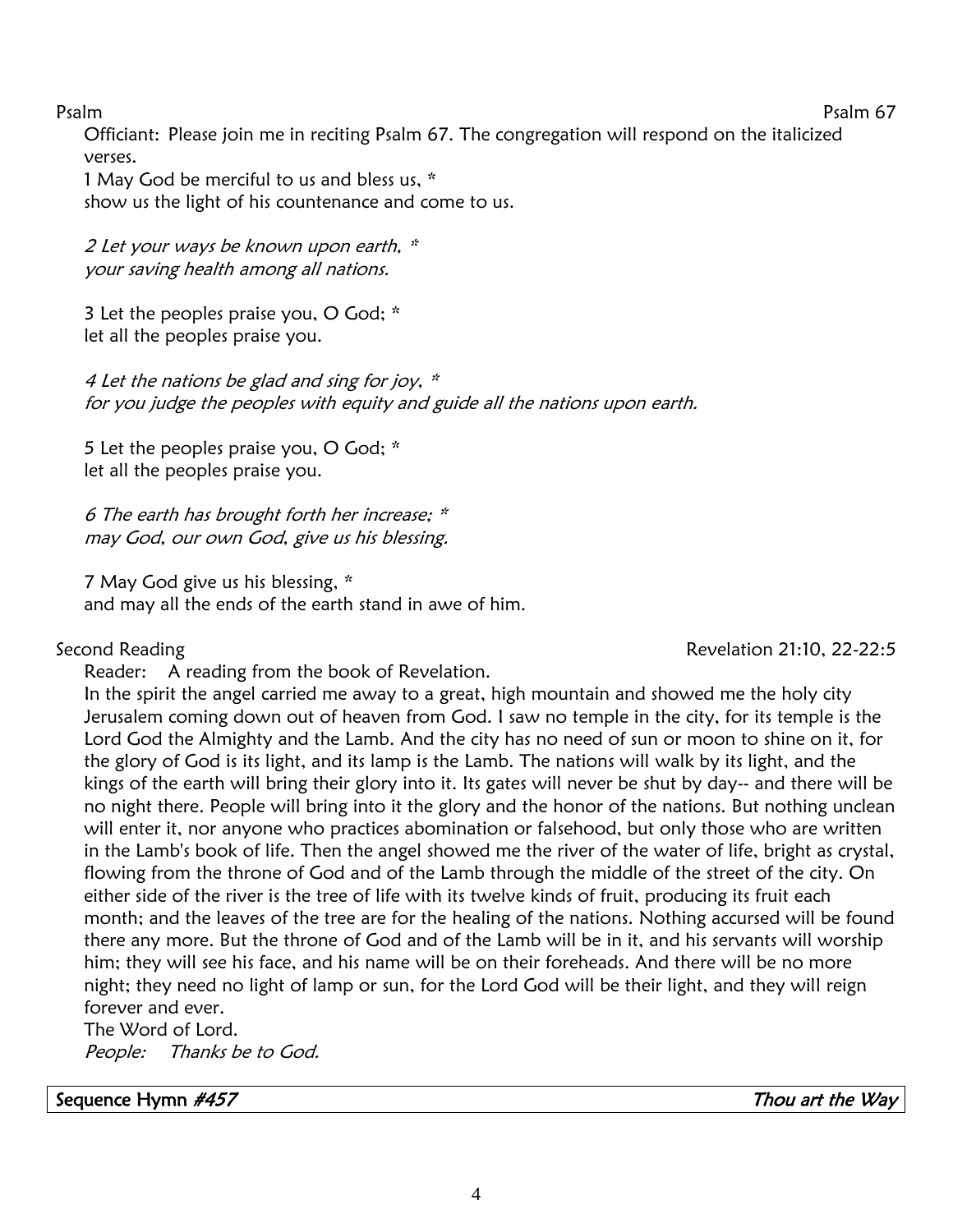Officiant: The Holy Gospel of our Lord Jesus Christ according to John.

People: Glory to you, Lord Christ.

Jesus said to Judas (not Iscariot), "Those who love me will keep my word, and my Father will love them, and we will come to them and make our home with them. Whoever does not love me does not keep my words; and the word that you hear is not mine, but is from the Father who sent me. "I have said these things to you while I am still with you. But the Advocate, the Holy Spirit, whom the Father will send in my name, will teach you everything, and remind you of all that I have said to you. Peace I leave with you; my peace I give to you. I do not give to you as the world gives. Do not let your hearts be troubled, and do not let them be afraid. You heard me say to you, `I am going away, and I am coming to you.' If you loved me, you would rejoice that I am going to the Father, because the Father is greater than I. And now I have told you this before it occurs, so that when it does occur, you may believe."

The Gospel of the Lord.

People: Praise to you, Lord Christ.

Sermon **The Rev. Richard Bower** 

The Nicene Creed (Congregation)

Officiant: Please join me in saying the Nicene Creed.

People: We believe in one God, the Father, the Almighty, maker of heaven and earth, of all that is, seen and unseen.

We believe in one Lord, Jesus Christ, the only Son of God, eternally begotten of the Father, God from God, Light from Light, true God from true God, begotten, not made, of one Being with the Father. Through him all things were made. For us and for our salvation he came down from heaven: by the power of the Holy Spirit he became incarnate from the Virgin Mary, and was made man. For our sake he was crucified under Pontius Pilate; he suffered death and was buried. On the third day he rose again in accordance with the Scriptures; he ascended into heaven and is seated at the right hand of the Father. He will come again in glory to judge the living and the dead, and his kingdom will have no end.

We believe in the Holy Spirit, the Lord, the giver of life, who proceeds from the Father and the Son. With the Father and the Son he is worshiped and glorified. He has spoken through the Prophets. We believe in one holy catholic and apostolic Church. We acknowledge one baptism for the forgiveness of sins. We look for the resurrection of the dead, and the life of the world to come. Amen.

| Intercession Prayers |                                                                                                                                                                                                             |  |
|----------------------|-------------------------------------------------------------------------------------------------------------------------------------------------------------------------------------------------------------|--|
| Reader:              | Dear God, we seek to follow your will. Guide us as we grow in spirituality, serve all<br>with compassion, and embrace your courageous hope in the world. In peace, we<br>pray to you, Lord God.<br>Silence. |  |
| Reader:              | For all people in their daily life and work;                                                                                                                                                                |  |
| People:              | For our families, friends, and neighbors, and for those who are alone.                                                                                                                                      |  |
| Reader:              | For this community, the nation, and the world;                                                                                                                                                              |  |
| People:              | For all who work for justice, freedom, and peace.                                                                                                                                                           |  |
| Reader:              | For the just and proper use of your creation;                                                                                                                                                               |  |
| People:              | For the victims of hunger, fear, injustice, and oppression.                                                                                                                                                 |  |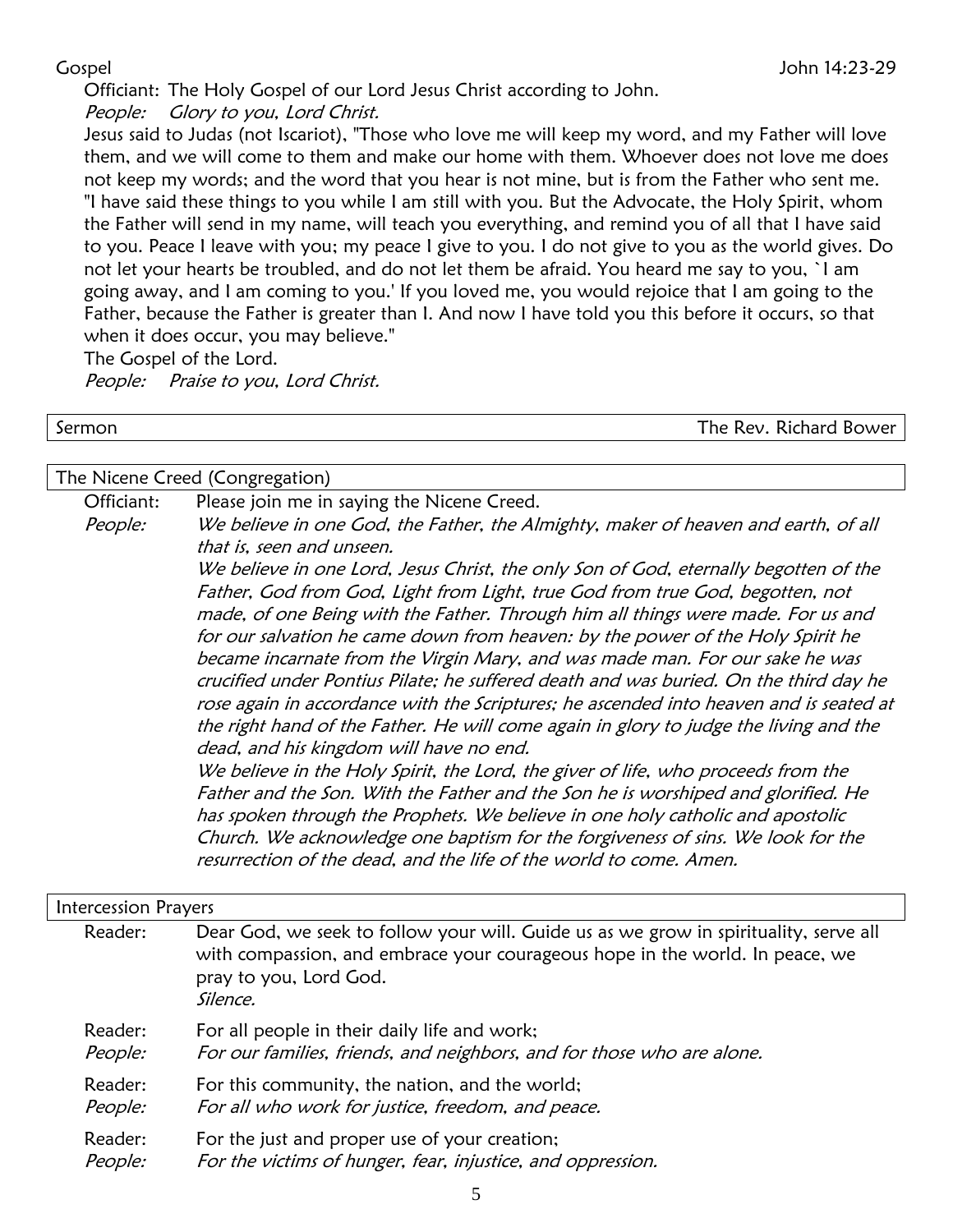| Reader:<br>People: | For all who are in danger, sorrow, or any kind of trouble;<br>For those who minister to the sick, the friendless, and the needy.                                                                                                                                                                                                                                                            |
|--------------------|---------------------------------------------------------------------------------------------------------------------------------------------------------------------------------------------------------------------------------------------------------------------------------------------------------------------------------------------------------------------------------------------|
| Reader:<br>People: | For the peace and unity of the Church of God. In our cycle of prayers, we pray for<br>The Church of the Province of South East Asia; Zion Church, Manchester Center;<br>Jamie Hastings, Senior Warden.<br>For all who proclaim the Gospel, and all who seek the Truth.                                                                                                                      |
| Reader:<br>People: | For Justin, Archbishop of Canterbury, Michael, our Presiding Bishop, Shannon, our<br>Bishop; and Sarah, our priest, and for all bishops and other ministers;<br>For all who serve God in his Church.                                                                                                                                                                                        |
| Reader:            | For the special needs and concerns of this congregation. We pray especially for:<br>Maureen, Alaine, James, Jamie, Marion, Lexi, Bud, Nancy, Harriet, Shannon and<br>Brian, Eli, Linda, Martin, Scott, Paige & Minerva, Jason & Nastia and the Koskiakova<br>family, Lyssa & Andrew, Patricia.<br>Silence to allow for private petitions.                                                   |
| Reader:<br>People: | Hear us, Lord;<br>For your mercy is great.                                                                                                                                                                                                                                                                                                                                                  |
| Reader:<br>People: | We thank you, Lord, for all the blessings of this life. We pray especially for those<br>parishioners celebrating birthdays and anniversaries: Melissa Slenker, Will Peterson,<br>Cynthia Readnour, Jeffrey Nichols, Wendy Webb, Brooke Sanford-Wilson, Susan<br>Firth, Deborah Snow, Dot Harder, Andrew Ruth. We will exalt you, O God our King;<br>And praise your Name for ever and ever. |
| Reader:<br>People: | We pray for all who have died, that they may have a place in your eternal kingdom.<br>Lord, let your loving-kindness be upon them;<br>Who put their trust in you.                                                                                                                                                                                                                           |
| Celebrant:         | Almighty and everlasting God, you made the universe with all its marvelous order, its<br>atoms, worlds, and galaxies, and the infinite complexity of living creatures: Grant<br>that, as we explore the mysteries of your creation, we may come to know you more<br>truly, and more surely fulfill our role in your eternal purpose; in the name of Jesus<br>Christ our Lord. Amen.         |
| The Peace          |                                                                                                                                                                                                                                                                                                                                                                                             |

| Officiant:     | The peace of the Lord be always with you. |  |
|----------------|-------------------------------------------|--|
| <i>People:</i> | And also with you.                        |  |

#### Announcements

Thank you for your financial commitment to the life of Trinity Church. Your gift helps our church family spread God's love and joy in the world! Offering plates are located at the top of the center aisle on the way to the altar as well as near the center exit doors.

Offertory Hymn #292 Offertory Hymn #292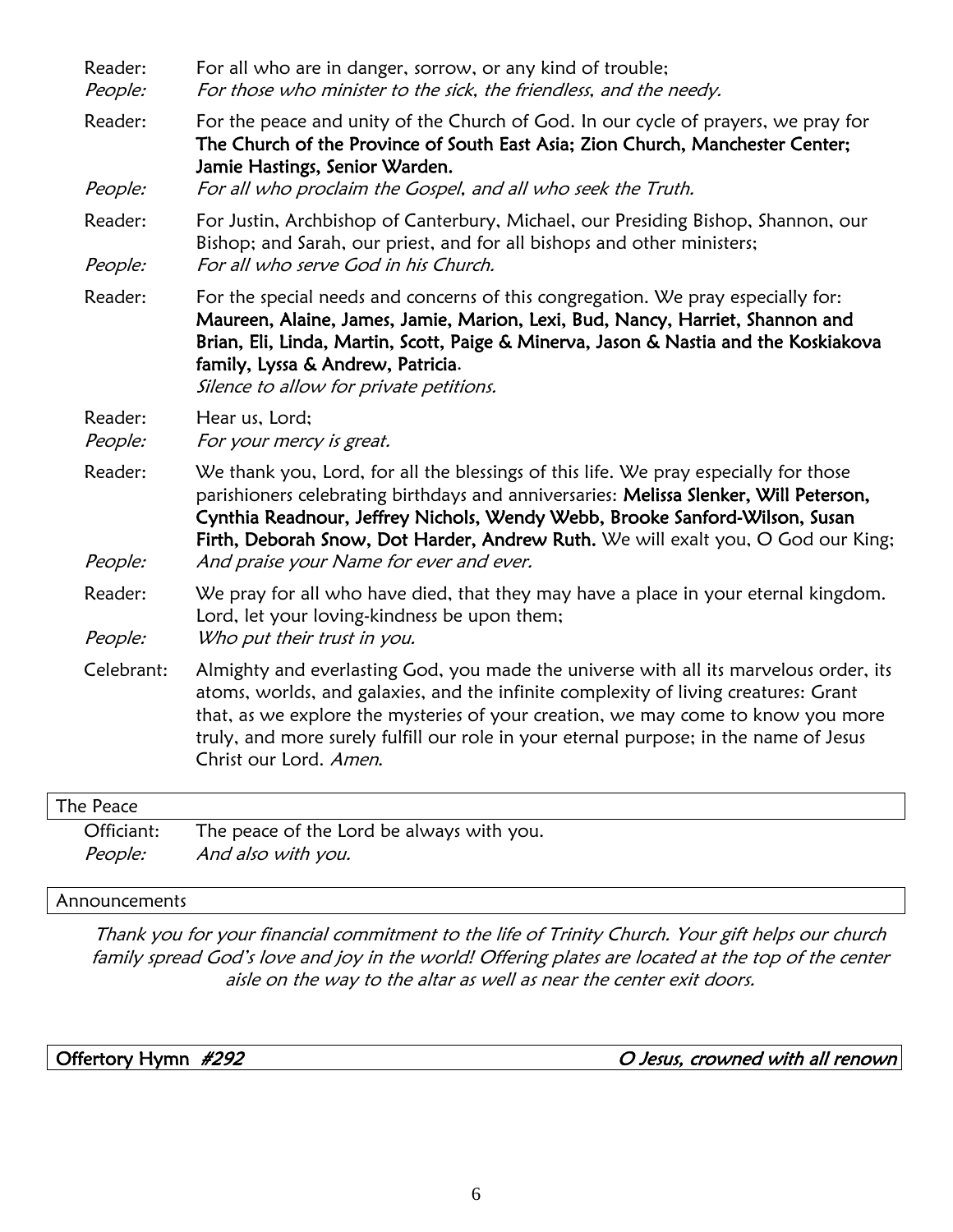## The Holy Communion

| The Great Thanksgiving |                                                                                                                                                                                                                                                                                                                                                                                                                                                                                                                                                                                                                                                            |
|------------------------|------------------------------------------------------------------------------------------------------------------------------------------------------------------------------------------------------------------------------------------------------------------------------------------------------------------------------------------------------------------------------------------------------------------------------------------------------------------------------------------------------------------------------------------------------------------------------------------------------------------------------------------------------------|
| Celebrant:             | The Lord be with you.                                                                                                                                                                                                                                                                                                                                                                                                                                                                                                                                                                                                                                      |
| People:                | And also with you.                                                                                                                                                                                                                                                                                                                                                                                                                                                                                                                                                                                                                                         |
| Celebrant:             | Lift up your hearts.                                                                                                                                                                                                                                                                                                                                                                                                                                                                                                                                                                                                                                       |
| People:                | We lift them to the Lord.                                                                                                                                                                                                                                                                                                                                                                                                                                                                                                                                                                                                                                  |
| Celebrant:             | Let us give thanks to the Lord our God.                                                                                                                                                                                                                                                                                                                                                                                                                                                                                                                                                                                                                    |
| People:                | It is right to give God thanks and praise.                                                                                                                                                                                                                                                                                                                                                                                                                                                                                                                                                                                                                 |
| Celebrant:             | It is right, and a good and joyful thing, always and everywhere to give thanks to you,<br>Father Almighty, Creator of heaven and earth. But chiefly are we bound to praise<br>you for the glorious resurrection of your Son Jesus Christ our Lord; for he is the true<br>Paschal Lamb, who was sacrificed for us, and has taken away the sin of the world. By<br>his death he has destroyed death, and by his rising to life again he has won for us<br>everlasting life. Therefore we praise you, joining our voices with Angels and<br>Archangels and with all the company of heaven, who for ever sing this hymn to<br>proclaim the glory of your Name: |

#### Sanctus S 124

All: Holy, holy, holy Lord, God of power and might. Heaven and earth are full of your glory. Hosanna in the highest. Blessed is he who comes in the name of the Lord. Hosanna in the highest.

### Eucharistic Prayer B (People stand or kneel as able.)

Celebrant: We give thanks to you, O God, for the goodness and love which you have made known to us in creation; in the calling of Israel to be your people; in your Word spoken through the prophets; and above all in the Word made flesh, Jesus, your Son. For in these last days you sent him to be incarnate from the Virgin Mary, to be the Savior and Redeemer of the world. In him, you have delivered us from evil, and made us worthy to stand before you. In him, you have brought us out of error into truth, out of sin into righteousness, out of death into life.

> On the night before he died for us, our Lord Jesus Christ took bread; and when he had given thanks to you, he broke it, and gave it to his disciples, and said, "Take, eat: This is my Body, which is given for you. Do this for the remembrance of me."

> After supper he took the cup of wine; and when he had given thanks, he gave it to them, and said, "Drink this, all of you: This is my Blood of the new Covenant, which is shed for you and for all for the forgiveness of sins. Whenever you drink it, do this for the remembrance of me."

Therefore, according to his command, O Father, All: We remember his death, We proclaim his resurrection, We await his coming in glory;

Celebrant: And we offer our sacrifice of praise and thanksgiving to you, O Lord of all; presenting to you, from your creation, this bread and this wine.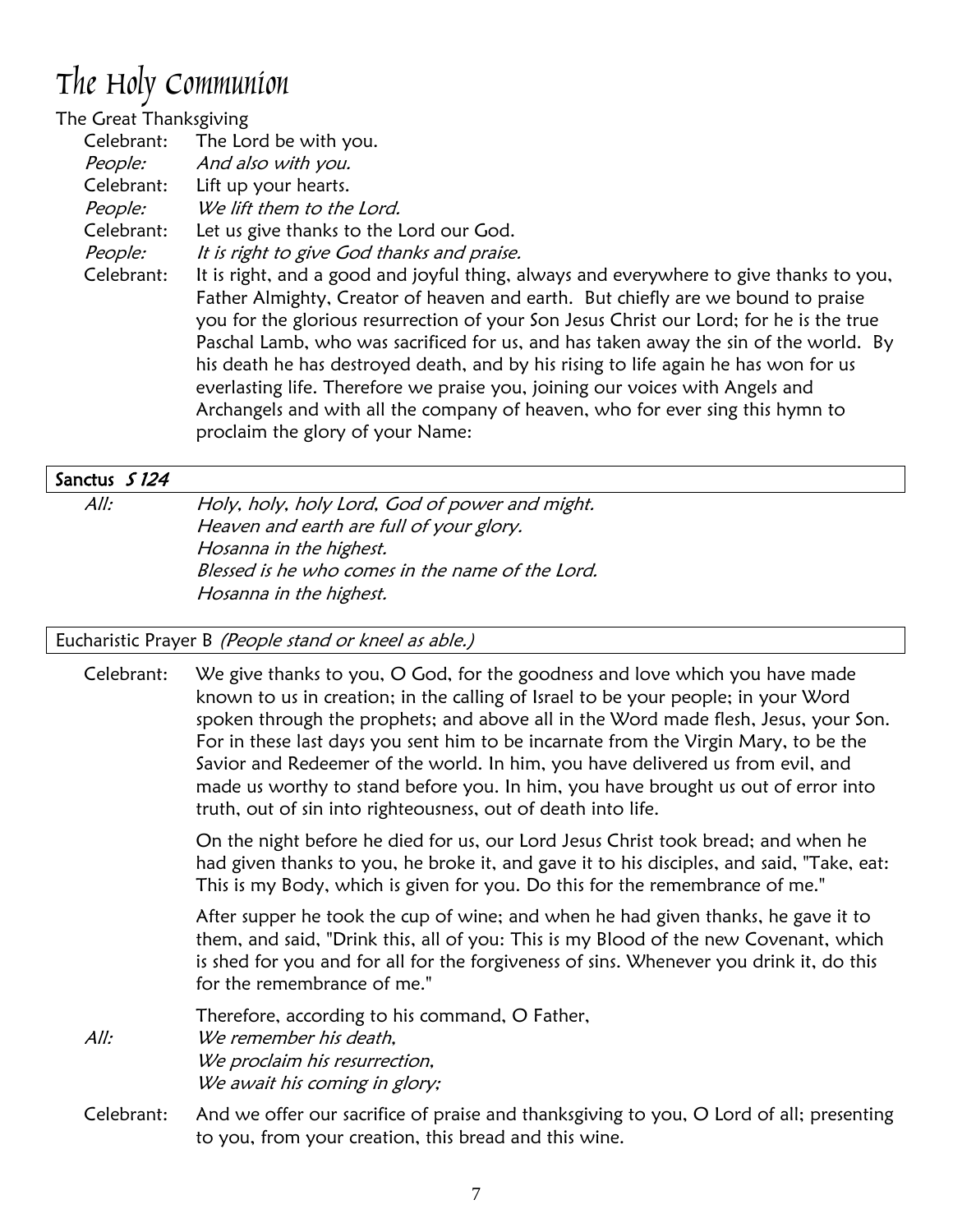We pray you, gracious God, to send your Holy Spirit upon these gifts that they may be the Sacrament of the Body of Christ and his Blood of the new Covenant. Unite us to your Son in his sacrifice, that we may be acceptable through him, being sanctified by the Holy Spirit. In the fullness of time, put all things in subjection under your Christ, and bring us to that heavenly country where, with all your saints, we may enter the everlasting heritage of your sons and daughters; through Jesus Christ our Lord, the firstborn of all creation, the head of the Church, and the author of our salvation.

By him, and with him, and in him, in the unity of the Holy Spirit all honor and glory is yours, Almighty Father, now and for ever. AMEN.

| The Lord's Prayer  |                                                                                                                                                                                                                                                                                                                                                                                                                                                                    |
|--------------------|--------------------------------------------------------------------------------------------------------------------------------------------------------------------------------------------------------------------------------------------------------------------------------------------------------------------------------------------------------------------------------------------------------------------------------------------------------------------|
| Celebrant:<br>All: | And now, as our Savior Christ has taught us, we are bold to say,<br>Our Father, who art in heaven, hallowed be thy Name,<br>thy kingdom come, thy will be done, on earth as it is in heaven.<br>Give us this day our daily bread.<br>And forgive us our trespasses, as we forgive those who trespass against us.<br>And lead us not into temptation, but deliver us from evil.<br>For thine is the kingdom, and the power, and the glory, for ever and ever. Amen. |
| The Fraction       |                                                                                                                                                                                                                                                                                                                                                                                                                                                                    |
| Celebrant:         | Alleluia, Christ our Passover has sacrificed for us;                                                                                                                                                                                                                                                                                                                                                                                                               |

All: Therefore, let us keep the feast. Alleluia!

| The Fraction Anthem 5167 |                                                                                                                                                                                                                                | The disciples knew the Lord Jesus |
|--------------------------|--------------------------------------------------------------------------------------------------------------------------------------------------------------------------------------------------------------------------------|-----------------------------------|
| Antiphon:<br>Verses:     | The disciples knew the Lord Jesus in the breaking of the bread.<br>The bread which we break, alleluia, is the communion of the body of Christ. (Ant.)<br>One body are we, alleluia, for though many we share one bread. (Ant.) |                                   |
| The Invitation           |                                                                                                                                                                                                                                |                                   |
| Celebrant:               | The Gifts of God for the People of God. Take them in remembrance that Christ died<br>for you, and feed on him in your hearts by faith, with thanksgiving.                                                                      |                                   |

All may come up the center aisle to receive Communion. Alert an usher if you wish to receive communion in your seat. The priest will distribute the bread and the wine in "kits" that we will consume together once all are served. Those wishing to receive a blessing instead of Communion are invited to cross their arms as a signal to the priest. Also, for various reasons, some opt to receive communion in "one kind" i.e. only the bread or only the wine. Communion in "one kind" still constitutes the full receipt of Communion. Let those serving Communion know if this is your preference upon arrival to the railing.

| <b>Communion Anthem</b> | Come, I pray thee | W. H. Anderson |
|-------------------------|-------------------|----------------|
|                         |                   |                |